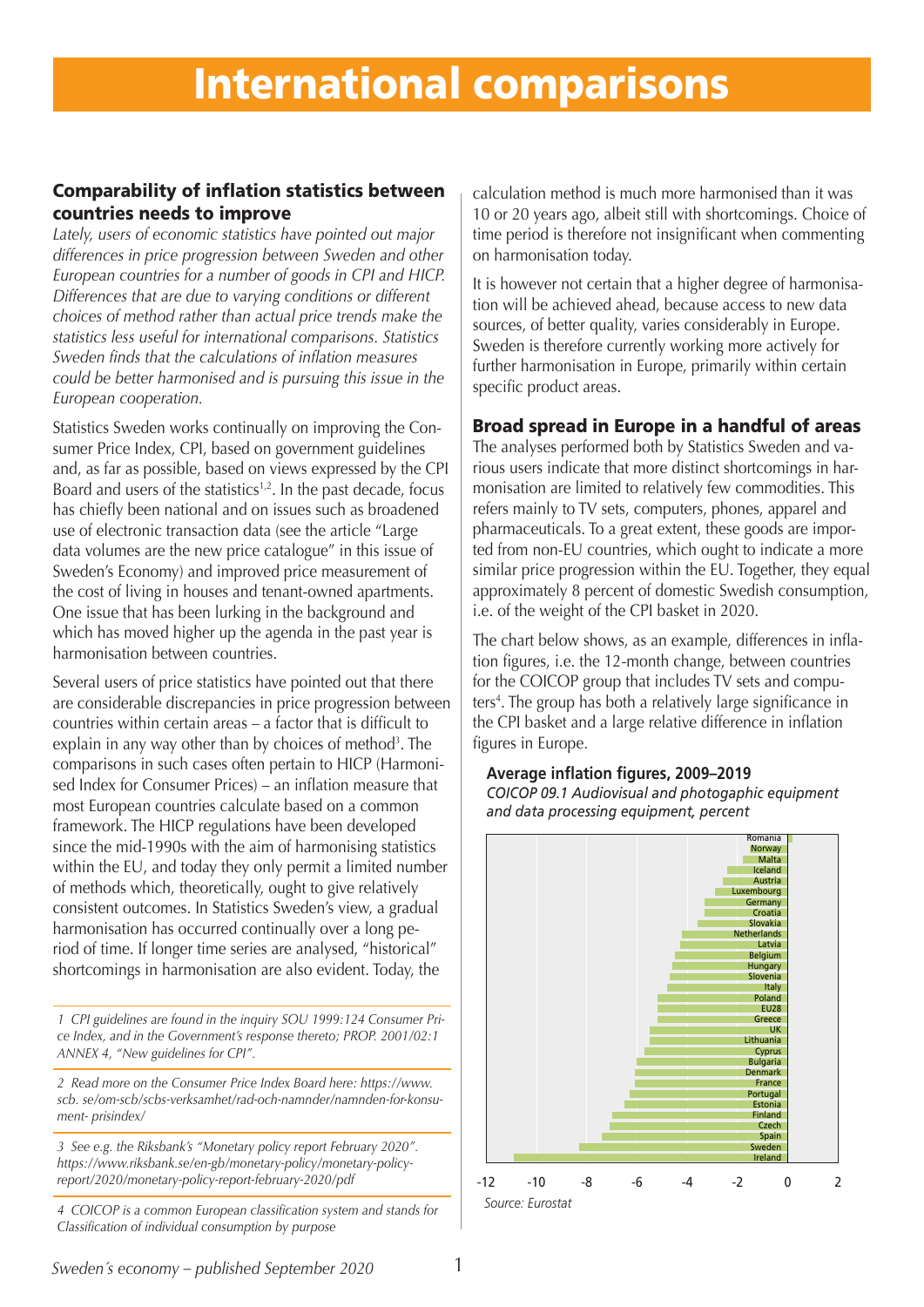Sweden is among the countries that have had the very lowest price progression for COICOP 09.1. It is remarkable that neighbouring country Norway is among the countries that report the least negative price progression. Note that the inflation figures in the chart are averages for a 10-year period and they of course vary between different years.

### Difficult to distinguish price from quality

There is great international consensus on the view that a consumer price index should measure the "clean" price progression over time and hence not be affected by differences in quality between new and outgoing products in "the basket". The current guidelines are however less precise on how this should be achieved in all different situations and for each product area.

Statistics Sweden currently uses a handful of methods to judge what constitutes a change in price, and a change in quality. All of them are recommended in international manuals, approved under European regulations and have been decided in consultation with the CPI Board in Sweden.

#### Example – what exactly is the "clean" price change?

In June 2020, Statistics Sweden notes the price of SEK 10,000 for a TV set of Model A that has been on the market for ten months. In July and August, the price of SEK 5,000 is noted for Model A, which is put on sale. In August, at the same time there is also a newly introduced potential replacement, Model B, in the store which is sold for SEK 10,000. In this case, Statistics Sweden needs to determine which of the models are to be included in the inflation calculations and evaluate any difference in quality between the models if a switch is made. Some perceivable options are:

- The entire price difference (i.e. from SEK 5,000 to SEK 10,000) is explained by improved quality  $\rightarrow$  no change in CPI
- Part of the price difference is explained by improved quality ➞ some increase in CPI
- No difference in quality  $\rightarrow$  the entire price difference comes out as an increase in CPI
- The quality is considered to be poorer  $\rightarrow$  more than the entire price difference comes out as an increase in CPI
- No switch is made  $\rightarrow$  if nobody buys a new product, the reduced (sale) price of the existing model is still used in August

In practice however there are a number of difficulties in calculating the "clean" price change for most commodities. Services are often simpler because the fundamental content changes less over time. For example, TV sets undergo a relatively high rate of technological development, with the introduction of new models on the market more or less each month. The price that a consumer has actually paid for a new TV model is relatively easy to observe. It is more difficult to judge whether elements of the generally higher price are due to the new model really being better than the old one, and in that case exactly what is better and by how much, expressed in kronor. In connection with this, features that are for instance "useful" need to be distinguished from those that are model-related in new products. Often, there is also an absence of reliable information on the extent to which newly introduced models are purchased, while at the same time the price is often reduced for older established models when new ones are introduced.

### National conditions complicate international harmonisation

For the same group of commodities, such as TV sets for example, several different methods are used in Europe today to assess what constitutes price progression and improved quality. Also, a number of methodological choices are made in practice that can affect the recorded price progression even if the same method "on paper" is used in two countries.

Some fundamental differences between countries are varying resources for producing statistics and legal disparities, which entail different possibilities to collect the data needed to attain good quality in the inflation statistics. Price measurements for the same type of goods are designed in different ways depending on national conditions. It can be a matter of different sample sizes, different rules on when and how product switches are made and of quality adjustments being made in a more or less standardised way. If a country has access to price and sales data for all TV sets from a company, the price progression can be calculated with greater quality compared with "traditional" price collection whereby statistical agency staff visit physical stores and collect prices for a relatively small sample.

The quality adjustments that occupy a price statistician on a day-to-day basis are such that are made during the year, due to individual products declining in popularity or being sold out, and which are thus in need of replacement. However, achieving broader harmonisation of price indexes in Europe requires looking at more than these methods alone. Ultimately, it is the combination of several choices of method as a whole based on different conditions that affects the inflation statistics.

Because the HICP regulations are relatively general in certain areas, national differences – for instance in terms of chaining frequency – still affect how often new samples are drawn, which in turn governs how many switches need to be made during the year. In Sweden, the product and store sample is renewed on a greater scale at the turn of each year, and in connection with this an assumption is made as a rule that the entire price difference between the baskets of both years is explained by a change in quality (see the article Impact of judged quality improvement on price indexes in this issue of Sweden's Economy). Further differences in choice of methodology between countries can also be found in price collection and classification.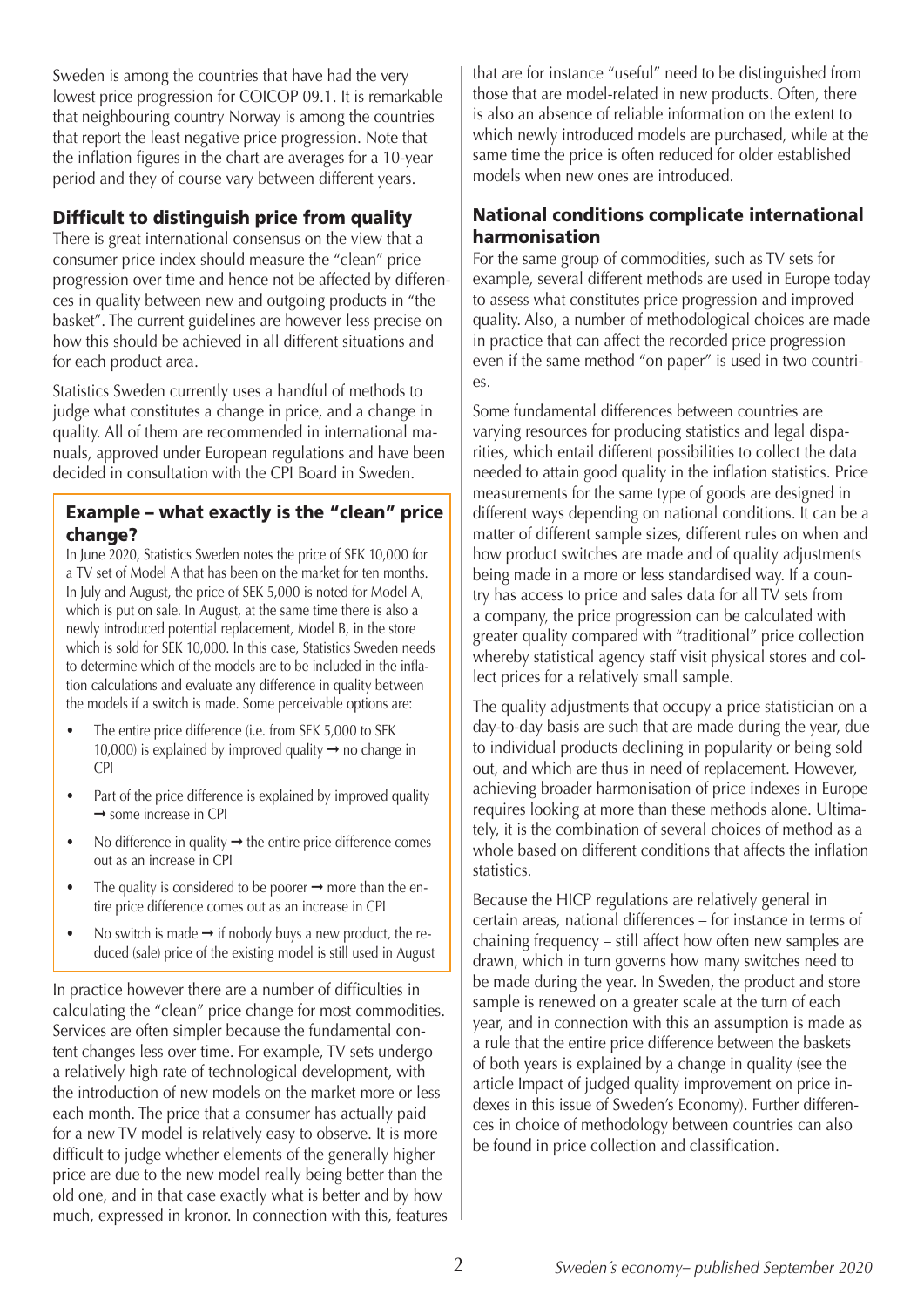### Example 1 – difficult to measure price progression without sales volumes

To illustrate the problems associated with different choices of method, a diagram is provided below with the calculation method monthly chaining for mobile phones. In the Swedish CPI, monthly chaining is used as a calculation method for mobile phones, computers and computer accessories. With the exception of the dotted line, the data in the example is however not based on CPI data, but has been collected during the period August 2019 through May 2020 from a Swedish price comparison site.

In the diagram, different index outcomes are shown depending on the size of the product sample. Despite the relatively short time period (10 months) there are indications that the size of the sample affects the index series. In the diagram below, we see that the index progression is consistently higher with a larger sample. If the 500 most popular models are included, this leads to a higher progression than an equivalent calculation based on the 95 or 20 most popular models. Hence, the larger the sample, the greater the weight of the products that do not sell particularly well and that have a weaker downward price trend. As a reference series, the official index series from CPI has also been inserted.

## **Monthly chaining for mobile phones: product sample**



The objective of CPI is to measure prices of products that are actually purchased and, in this case, there is a risk that a large sample would exaggerate the estimated price progression for the target population. In the absence of information on both price and sales volumes, it is in practice difficult to measure the price progression for a representative sample.

# Example 2 – prices in one or all stores?

Another methodological choice is whether or not price progression for goods and services should be followed in the same stores over time. It could be argued that an online consumer today has relatively good possibilities of making informed decisions and substituting between stores. This would favour following the average price of a product in

all stores in the sample, with varying store weights from one month to the next. Another option, in the absence of weights, is to measure the price in the store(s) that happen to have the lowest price each month. If consumers substitute towards stores with lower prices, this comes out as a price reduction.

On the other hand, it could be argued that there are considerable differences in service level between different stores, and that price effects arising from consumers substituting between stores ought therefore not to be included.

The diagram below shows how the product definition can also affect which price progression is measured. When the measurement of a product follows an average price for all stores ("product – average for all stores in the sample"), the index will be higher than when the measurement follows a specific product in the same store over time ("product – same store"). Today, measurement in CPI is performed according to the latter method. If it instead resembles a rational consumer who, all the time, chooses the lowest price on the comparison site ("product – lowest price"), the price progression will, as expected, be lower.

# **Monthly chaining for mobile phones: product definition**

*Index Augusti 2019=100*



The above are examples of national conditions; differences in practical approach and various fundamental considerations could cause different results in the official statistics.

The documentation available today on different choices of method in the European countries unfortunately does not provide a sufficiently detailed picture of potential methodological differences in the statistics.

### Statistics Sweden is pursuing the issue internationally

Within the HICP cooperation, harmonisation is an issue at largely all working meetings. In terms of quality adjustments, in the past few years discussions have revolved around, for instance, cars, for which price progression in Eastern and Western Europe has diverged

**Sweden's economy – published September 2020**